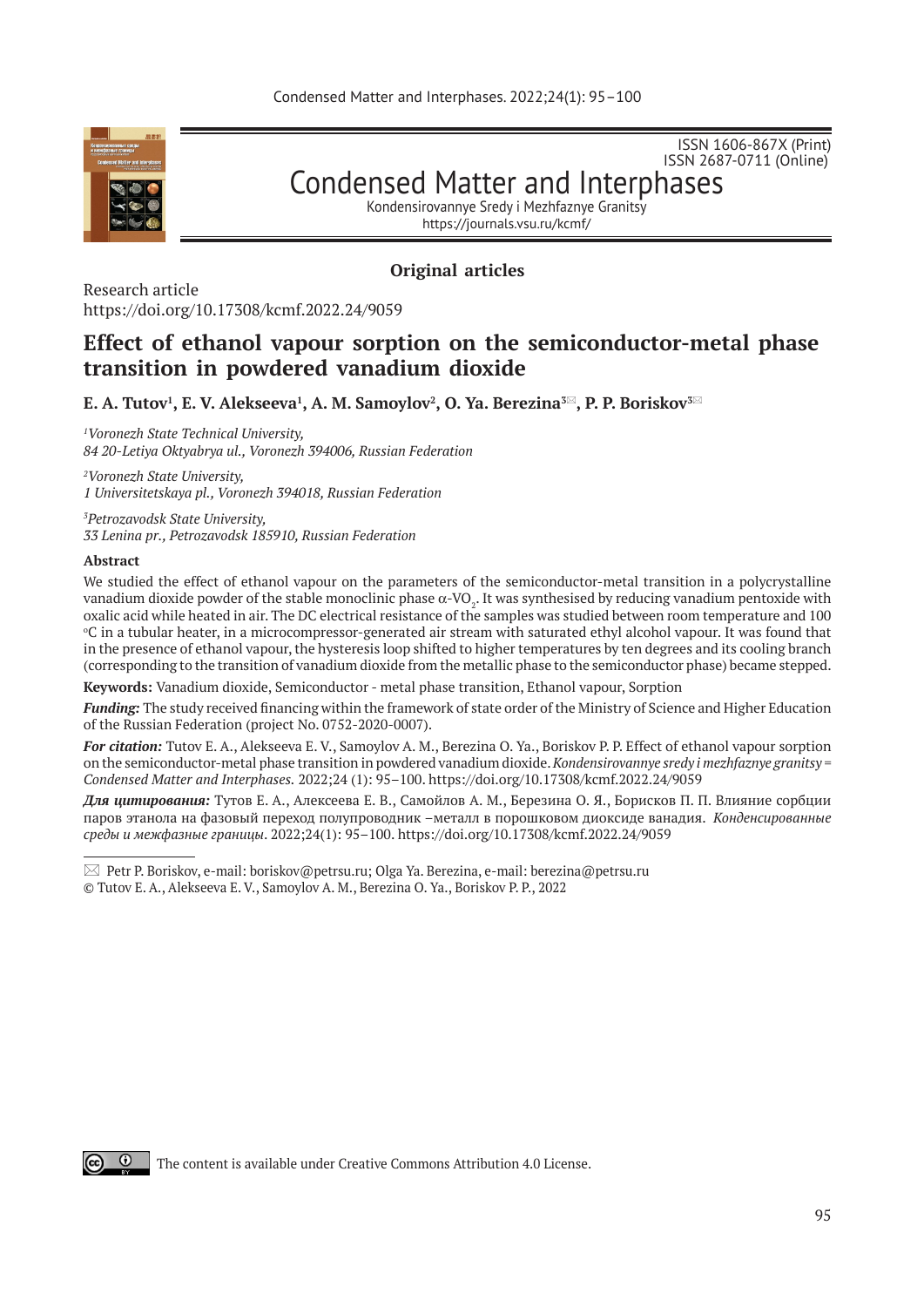E. A. Tutov et al. Effect of ethanol vapour sorption on the semiconductor-metal phase transition...

## **1. Introduction**

Semiconductor – metal phase transition (SMPT) in vanadium dioxide  $(VO_2)$  has been a topical area of research for more than sixty years due to the various practical applications of this effect [1]. Vanadium dioxide as a binary compound with different phase modifications is described in Table 1, their transformation scheme is shown in Figure 1. The structures of vanadium dioxide consist of  $[VO_{6}]$  octahedra. Depending on the synthesis conditions and kinetics, the octahedra can be distorted, connected by edges and vertices in different crystallographic directions, forming

two stable modifications  $(\rm VO_{2} (M_{1})$  and  $\rm VO_{2} (R))$ and several metastable modifications.

The stable monoclinic  $M_1(P2_1/c)$  modification (otherwise called  $\alpha$ -VO<sub>2</sub>) is built from chains of distorted  $[{\rm VO}_{\rm e}]$  octahedra, which form a threedimensional structure with a distance of 0.352 nm between vanadium atoms in adjacent chains and 0.265 nm inside the chain. At temperatures above 68 °C (the SMPT temperature), the distortion of the crystal structure is eliminated, when the localised V-V bonds within the chain are broken and the previously paired electrons are released. As a result, the monoclinic structure transforms

| VO,                               | Crystal structure                 | Lattice parameters |        |        |                          |
|-----------------------------------|-----------------------------------|--------------------|--------|--------|--------------------------|
| modifications                     | (space group)                     | a(A)               | a(A)   | a(A)   | $\beta$ (°)              |
| $VO_{2}(M_{1})$                   | Monoclinic $(P21/c)$              | 5.7513             | 4.5259 | 5.3836 | 122.618                  |
| VO <sub>2</sub> (R)               | Tetragonal (P4 <sub>y</sub> /mnm) | 4.55               | 4.55   | 2.86   | $\qquad \qquad -$        |
| VO, (B)                           | Monoclinic (C2/m)                 | 12.03              | 3.69   | 7.68   | 106.6                    |
| VO <sub>2</sub> (A <sub>r</sub> ) | Tetragonal (P4/ncc)               | 8.43               | 8.43   | 7.68   | $\overline{\phantom{a}}$ |
| VO <sub>2</sub> (A <sub>H</sub> ) | Tetragonal (I4/m)                 | 8.476              | 8.476  | 3.824  | $\overline{\phantom{a}}$ |
| VO, (M, )                         | Monoclinic (C2/m)                 | 9.07               | 5.80   | 4.53   | 91.9                     |
| VO <sub>2</sub> (C)               | Monoclinic (I4/mmm)               | 5.743              | 4.517  | 5.375  | 121.61                   |

**Table 1.** Lattice parameters of different vanadium dioxide modifications



**Fig. 1.** Technological scheme for the transformations of vanadium dioxide phase modifications (explained in the text)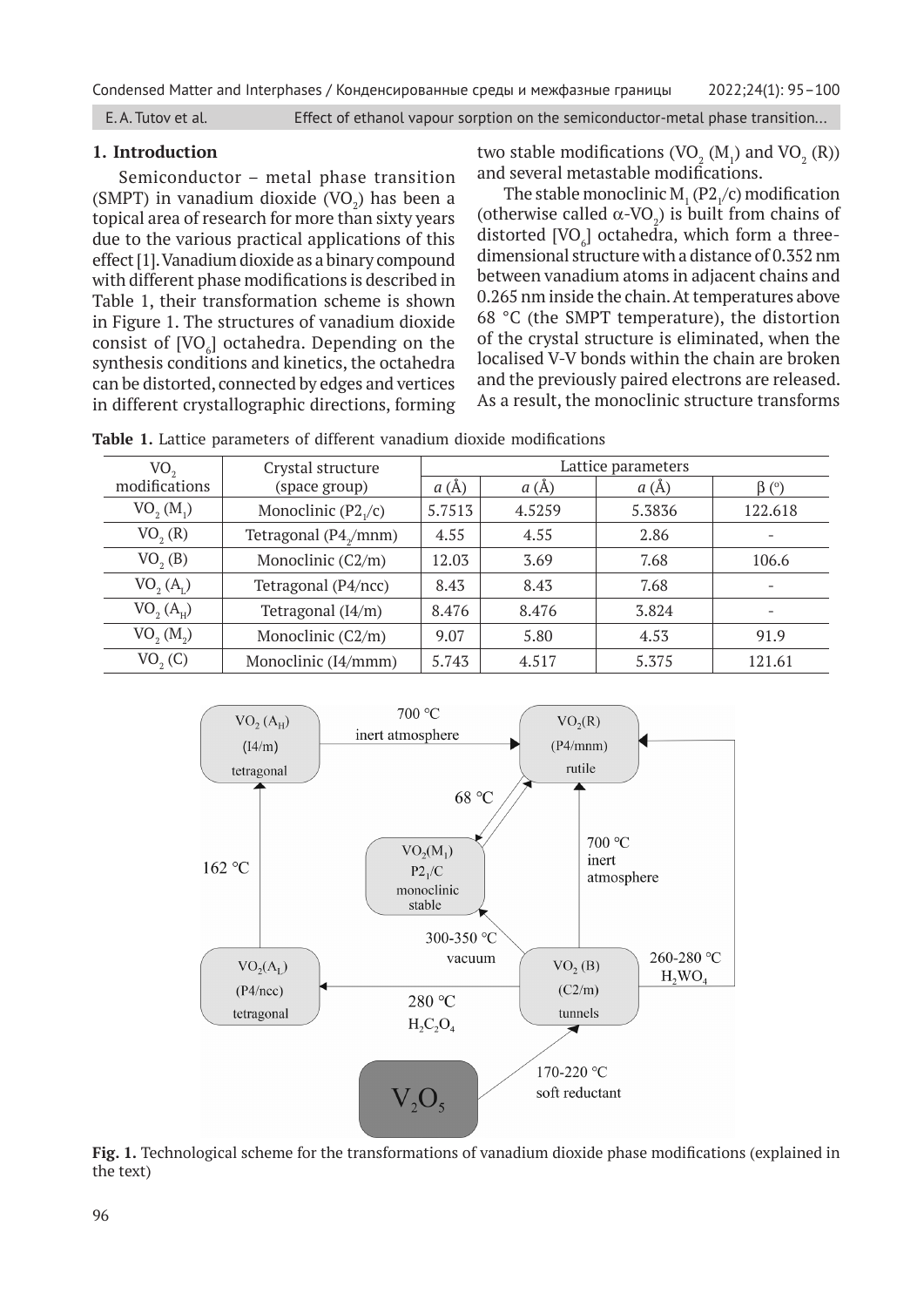Condensed Matter and Interphases / Конденсированные среды и межфазные границы 2022;24(1): 95–100

into a tetragonal (R) (P $4/$ mnm) rutile structure. In the resulting structure, electrical conductivity, magnetic susceptibility, and light absorption increase dramatically  $[2]$ . This allows the M<sub>1</sub> modification to be used as a material for electrical and optical switches, IR-sensitive windows, temperature sensors, and thermochromic indicators.

 $\rm VO_{2}$  (R) is obtained by heating  $\rm VO_{2}$  (B) in an inert atmosphere [3]. The rutile (R) modification can also be obtained directly by hydrothermal method. It is similar to the synthesis of VO<sub>2</sub> (B), but it is performed at a higher temperature (260– 280 °C) with the addition of tungstic acid (1 %) [4, 5].

Metastable monoclinic modification  $VO<sub>2</sub>$ (B) (C2/m) has a characteristic structural feature: channels (tunnels) formed by chains of distorted [VO $_{\rm 6}$ ] octahedra. This modification is an important and promising material for lithiumion battery cathodes because lithium cations can be reversibly introduced into the VO<sub>2</sub> (B) tunnel structure [6].  $\rm VO_{2}$  (B) is obtained under hydrothermal conditions at a temperature of about 170–220 °C [4, 7] by treating  $V_2O_5$  with a mild reducing agent. When heated in a vacuum to 300–350 °C, VO<sub>2</sub> (B) turns into VO<sub>2</sub> (M<sub>1</sub>). At 700 °C in an inert atmosphere it transforms into the thermochromic modification  $VO<sub>2</sub> (R)$  [3].

Metastable VO $_{\text{2}}$  (A) has two modifications. The low-temperature form  $(A_L, P4/ncc)$  changes to the high-temperature  $(A_H, I4/m)$  when heated to 162 °C. Both phases have a similar oxygen frame structure in the [VO $_{\rm 6}$ ] octahedron, but they have different arrangement of vanadium atoms inside the coordination polyhedron. The abrupt change in the optical properties of VO<sub>2</sub> (A) during the  $A_t \leftrightarrow A_{H}$  phase transition makes it a promising material for optical switches.  $\mathrm{VO}_2\,(\mathrm{A}_\mathrm{L})$ can be produced by the reduction of the  $VO_2$  (B) modification with oxalic acid under hydrothermal conditions at 280 °C [5]. The product fraction increases considerably if the starting material is briefly exposed to a pressure of 440 MPa [8]. When VO $_{\textrm{\tiny{2}}}$  (A<sub>H</sub>) is heated in an inert atmosphere to 700 °C,  $VO_2(R)$  is formed [5].

The monoclinic metastable modification VO<sub>2</sub> (C) (I4/mmm) is close to the monoclinic M1 phase in structure and lattice energy. It has a layered structure and can be used to produce cathodes for lithium-ion batteries.  $VO<sub>2</sub>$  (C) is obtained by heating VO<sub>2</sub> $\cdot$ 0.5H<sub>2</sub>O semihydrate at 200 °C in a vacuum for 4 days [9].

The semiconductor-metal phase transition changes not only the electrical conductivity of vanadium dioxide, but also its optical characteristics, which is beneficial for the production of thermochromic smart glass. Glazing technologies based on the use of chromogenic materials are called "smart". Chromogenic materials change their optical properties as a result of exposure to electric current, light radiation, changes in temperature, and other factors. Thus, there are electrochromic, photochromic, and thermochromic materials [10]. The heating of vanadium dioxide to 68 °C results in the SMPT, which significantly changes its optical characteristics [11] The transition temperature depends on the vanadium dioxide crystal state, oxygen nonstoichiometry, and doping. The use of composite coatings based on a transparent film matrix filled with thermochromic material makes smart window technology more flexible and affordable [12, 13].

For smart glasses with chromogenic coatings, the ability to reversibly change light transmission parameters is important. When vanadium dioxide is used as a thermochromic filler, the SMPT temperature and the shape of the hysteresis loop can be regulated by surface doping of the oxide under gas adsorption conditions. A chromogenic layer on the inner surface of the glass in a standard window glass unit makes it possible to chemically sensitise the thermochromic material by introducing electron donor gases (e.g., alcohol vapour) into the air between the panes. Some results obtained in this area of research [14] refer mainly to mixedvalence vanadium oxide films.

This paper is devoted to the study of the effect of ethanol vapor on the parameters of the SMPT in single-phase powdered vanadium dioxide.

# **2. Experimental**

Polycrystalline vanadium dioxide powder (*n*-type conductivity as determined by the Seebeck effect) was synthesised by reducing vanadium pentoxide with oxalic acid when heated in air to 600–700 °C according to the reaction:  $V_2O_5 + H_2C_2O_4 = 2VO_2 + H_2O + 2CO_2.$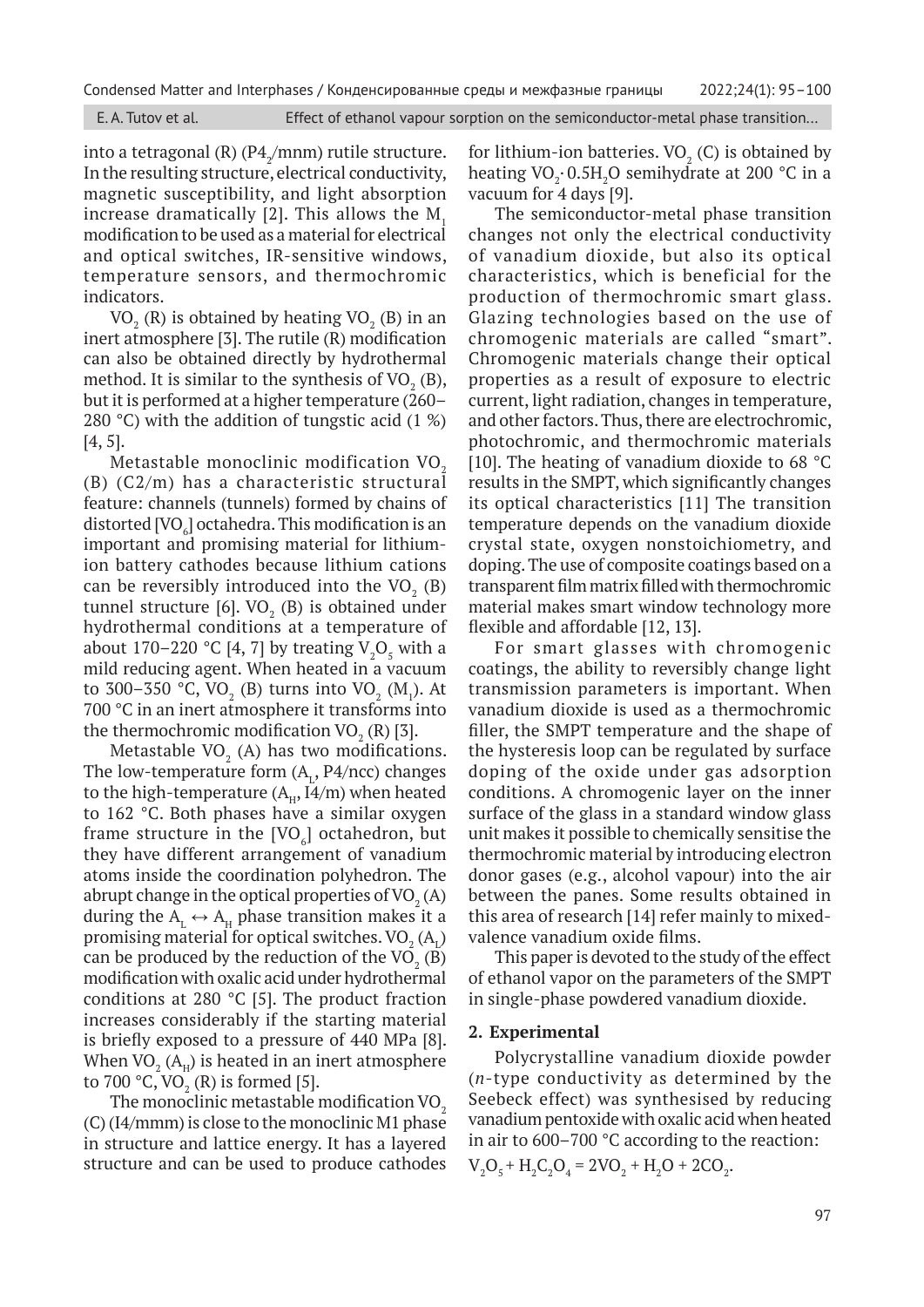E. A. Tutov et al. Effect of ethanol vapour sorption on the semiconductor-metal phase transition...

X-ray phase analysis of the powder obtained by the reduction reaction showed the reflexes of vanadium dioxide of the stable  $\alpha$ -VO<sub>2</sub> (VO<sub>2</sub> (M<sub>1</sub>)) monoclinic phase. At 300 bar, we formed tablets with a diameter of 1 cm and a thickness of 1 mm from the powder. We applied tin foil contacts to the flat surfaces of the tablets. The change of electrical resistance of the samples at direct current was studied in the temperature range from room temperature to 100 °C. The measurements were carried out in a tubular heater in an air stream generated by a microcompressor with saturated ethyl alcohol vapour (about 5% of the volume). The heating and cooling rate was about one degree per minute.

#### **3. Results and discussion**

When the samples were heated in air, the sample resistance decreased by two orders of magnitude in the temperature range of 60-80 °C, and the hysteresis loop was slightly asymmetrical (Fig. 2a). In the presence of ethanol vapour, there were significant changes in the parameters of the phase transition. The hysteresis loop shifted to higher temperatures by about ten degrees, and the cooling branch (corresponding to the transition of vanadium dioxide from the metallic phase to the semiconductor phase) became stepped (Fig. 2b).

There is a step on the cooling branch of the hysteresis loop at 80–90 °C (Fig. 2b, branch (2)) under the action of a donor-active gas (ethanol) on the surface of vanadium dioxide. It may result from the asymmetry of the so-called elementary hysteresis loops due to elastic deformation of crystallites during the phase transition [15]. The cooling branch of the thermal hysteresis loop is not multi-step in the absence of donor-active gas on the vanadium dioxide powder surface.

We had previously observed the multi-step shape of both branches of the thermal hysteresis of the semiconductor-metal phase transition in nanocrystalline films of mixed vanadium oxide on silicon in AC conductivity measurements [16]. The steps were formed due to the influence of the size effect on the phase transition in certain groups of crystallites of nearly similar size.

We had also observed "abnormal" electronic semiconductor  $(VO<sub>2</sub>)$  responses to the chemisorption of electron-donor gas (ethanol) for vanadium dioxide films. Study [17] suggested an energy band model of the structure of vanadium dioxide crystallites that took into account the possible inversion of the conductivity type in the surface layers. An increase up to certain limits (up to inversion) of the electron concentration in the space charge region of the VO $_{\rm 2}$  surface layer should lead to



**Fig. 2.** Dependence of vanadium dioxide resistance on temperature in a clean air stream (a) and in an air stream with saturated ethanol vapour (b): *1* — heating branch, *2* — cooling branch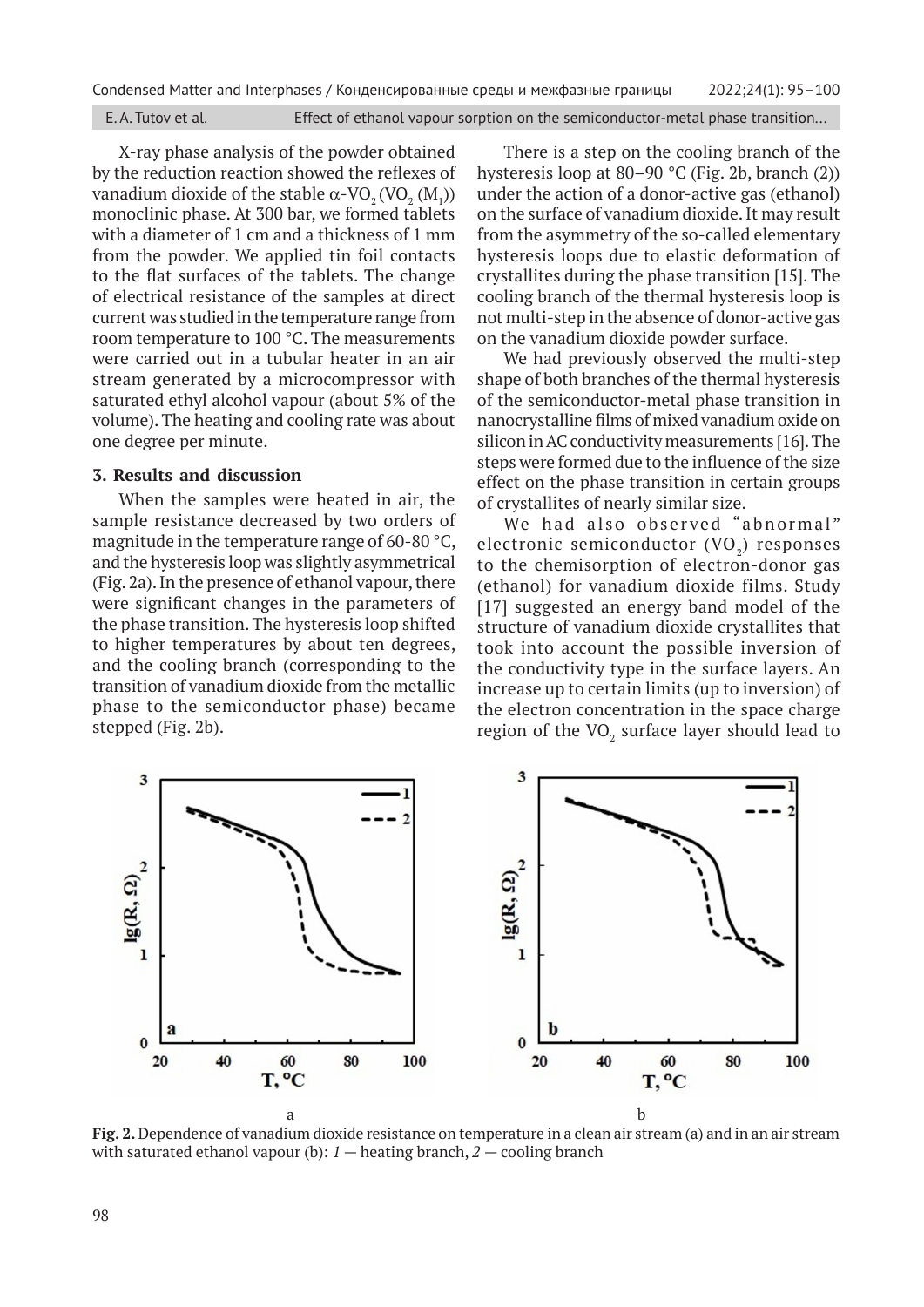E. A. Tutov et al. Effect of ethanol vapour sorption on the semiconductor-metal phase transition...

an increase in the electrical resistance of the material.

### **4. Conclusions**

Thus, using ethanol vapour as an example, this study shows that it is possible to control the semiconductor - metal phase transition parameters in polycrystalline powdered vanadium dioxide by chemisorption of gases.

### **Authors contributions**

All authors made an equivalent contribution to the preparation of the publication.

#### **Conflict of interests**

The authors declare that they have no conflict of interest.

#### **References**

1. Pergament A. L., Berezina O. Ya., Burdyukh S. V., Zlomanov V. P., Tutov E. A. Vanadium oxide thin films: metal-insulator transition, electrical switching, and modification of the properties by ion implantation. Book chapter in: *Advances in Materials Science Research*, V.41. Maryann C. Wythers (Editor). New York: Nova Science Publishers; 2020. p. 153–182. https:// novapublishers.com/shop/advances-in-materialsscience-research-volume-41/

2. Chain E. E. Optical properties of vanadium dioxide and vanadium pentoxide thin-films. *Applied Optics.* 1991;30(19): 2782–2787. https://doi. org/10.1364/AO.30.002782

3. Kam K. C., Cheetham A. K. Thermochromic VO<sub>2</sub> nanorods and other vanadium oxides nanostructures. *Materials Research Bulletin.* 2006;41(5): 1015–1021. https://doi.org/10.1016/j.materresbull.2006.03.024

4. Ji S. D., Zhao Y., Zhang F. Jin P. Direct formation of single crystal  $VO<sub>2</sub> (R)$  nanorods by one-step hydrothermal treatment. *Journal of Crystal Growth.*  2010;312(2): 282–286. https://doi.org/10.1016/j. jcrysgro.2009.10.026

5. Zhang Y. F., Zhang J. C., Zhang X. Z., Deng Y., Zhong Y. L., Huang C., Liu X., Liu X. H., Mo S. B. Influence of different additives on the synthesis of  $VO<sub>2</sub>$ polymorphs. *Ceramics International.* 2013;39(7): 8363– 8376. https://doi.org/10.1016/j.ceramint.2013.04.016

6. Ni J. A., Jiang W. T., Yu K., Gao Y. F., Zhu Z. Q. Hydrothermal synthesis of  $VO<sub>2</sub>(B)$  nanostructures and application in aqueous Li-ion battery. *Electrochimica Acta.* 2011;56(5): 2122–2126. https://doi.org/10.1016/j. electacta.2010.11.093

7. Zhang Y. F. VO<sub>2</sub> (B) conversion to  $VO_2$  (A) and  $\rm VO_{2}$  (M) and their oxidation resistance and optical switching properties. *Materials Science-Poland.*  2016;34(1): 169–176. https://doi.org/10.1515/msp-2016-0023

8. Oka Y, Yao T., Yamamoto N. Structural phasetransition of  $VO<sub>2</sub>$  (B) to  $VO<sub>2</sub>$  (A). *Journal of Materials Chemistry.* 1991;1(5): 815–818. https://doi.org/10.1039/ JM9910100815

9. Hagrman D., J. Zubieta C. J., Warren L. M., Meyer M., Treacy M. J. R, Haushalter C. A new polymorph of VO<sub>2</sub> prepared by soft chemical methods. *Journal of Solid State Chemistry.* 1998;138(1): 178–182. https://doi.org/10.1006/jssc.1997.7575

10. Kamalisarvestani M., Saidur R., Mekhilef S., Javadi F. S. Performance, materials and coating technologies of the thermochromic thin films on smart windows. *Renewable and Sustainable Energy Reviews*. 2013;26: 353–364. https://doi.org/10.1016/j. rser.2013.05.038

11. Warwick M., Binions R. Advances in thermochromic vanadium dioxide films. *Journal of Materials Chemistry* A. 2014;2: 3275–3292. https://doi. org/10.1039/C3TA14124A

12. He T., Yao J. Photochromism in composite and hybrid materials based on transition-metal oxides and polyoxometalates. *Progress in Materials Science*. 2006;51: 810–879. https://doi.org/10.1016/j. pmatsci.2005.12.001

13. Gao Y., Luo H., Zhang Z., Kang L., Chen Z., Du J., Kanehira M., Cao C. Nanoceramic VO<sub>2</sub> thermochromic smart glass: A review on progress in solution processing. *Nano Energy*. 2012;1: 221–246. https://doi.org/10.1016/j.nanoen.2011.12.002

14. Tutov E. A., Zlomanov V. P. Effect of chemisorption of donor and acceptor gases on the semiconductor - metal phase transition in vanadium dioxide films. *Physics of the Solid State.* 2013;55: 2351–2354. https://doi.org/10.1134/ S1063783413110280

15. Aliev R. A., Klimov V. A. Effect of synthesis conditions on the metal-semiconductor phase transition in vanadium dioxide thin films. *Physics of the Solid State*. 2004;46: 532–536. https://doi. org/10.1134/1.1687874

16. Tutov E. A., Goloshchapov D. L., Zlomanov V. P. Semiconductor - metal phase transition and "tristable" electrical switching in nanocrystalline vanadium oxide films on silicon. *Technical Physics Letters*. 2019;45: 584–587. https://doi.org/10.1134/ S1063785019060312

17. Tutov E. A., Manannikov A. V., Al-Khafaji H. I., Zlomanov V. P. Surface and bulk conductivity of vanadium dioxide. *Technical physics*. 2017;62: 390– 394. https://doi.org/10.1134/S1063784217030252